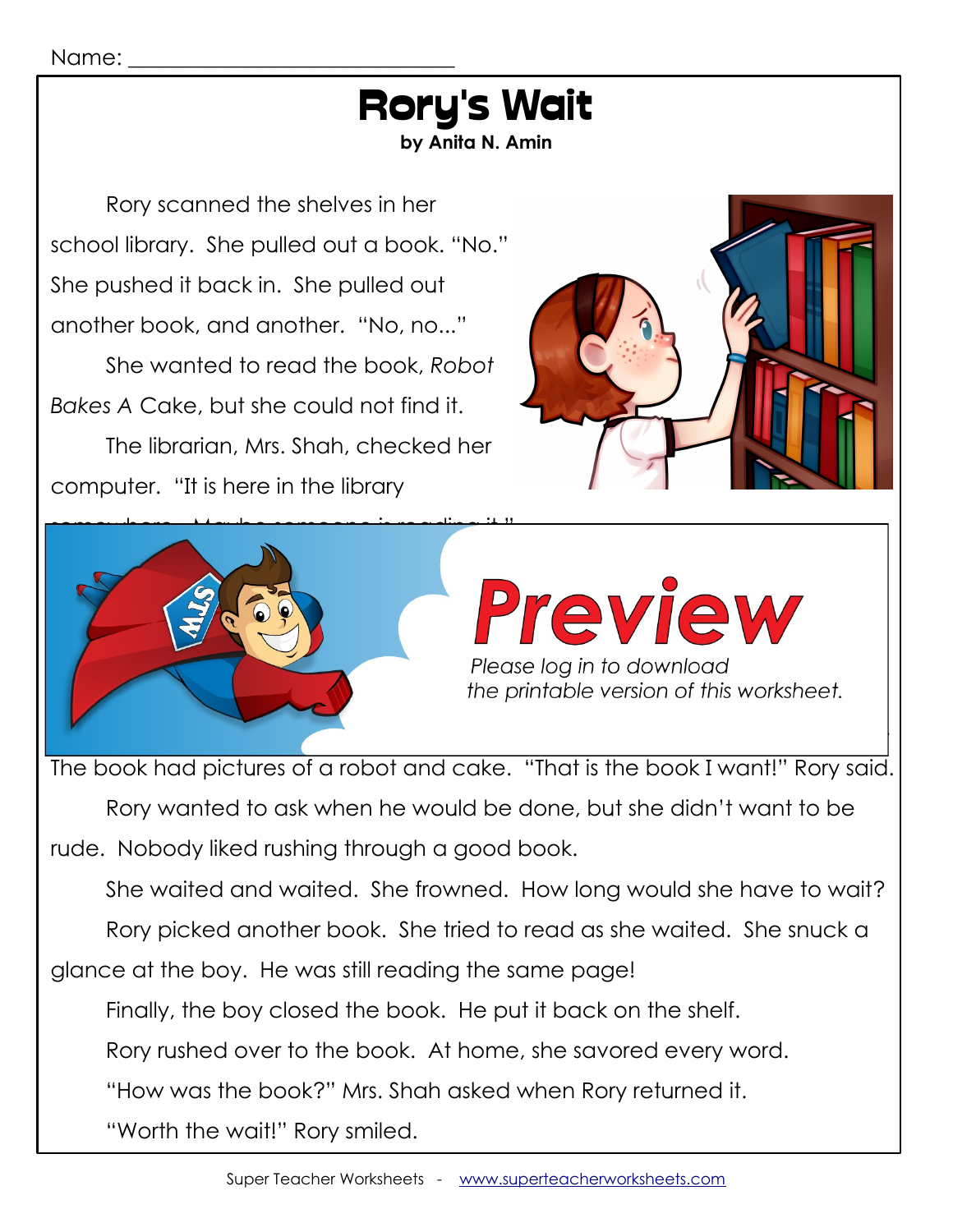#### Name:

## Rory's Wait

 **by Anita N. Amin**

- **1.** Why can't Rory read the book she wants right away?
	- **a.** The book is checked out from the library.
	- **b.** Rory's best friend is reading the book.
	- **c.** Rory's classmate is using it for a school project.
	- **d.** A boy in the library is already reading it.
- **2.** What does Rory do as she waits for the book she wants to read?
	- **a.** She uses a computer in the library.
	- **b.** She reads another book.
	- **c.** She talks with her best friend.



 $\_$  , and the set of the set of the set of the set of the set of the set of the set of the set of the set of the set of the set of the set of the set of the set of the set of the set of the set of the set of the set of th

 $\_$  , and the set of the set of the set of the set of the set of the set of the set of the set of the set of the set of the set of the set of the set of the set of the set of the set of the set of the set of the set of th

- **5.** What important lesson does Rory learn at the end of the story? Choose the best answer.
	- **a.** You can make a friend in unexpected ways.
	- **b.** Sometimes things don't go your way, and that is okay.
	- **c.** A good thing is worth the wait.
	- **d.** Hard work pays off.

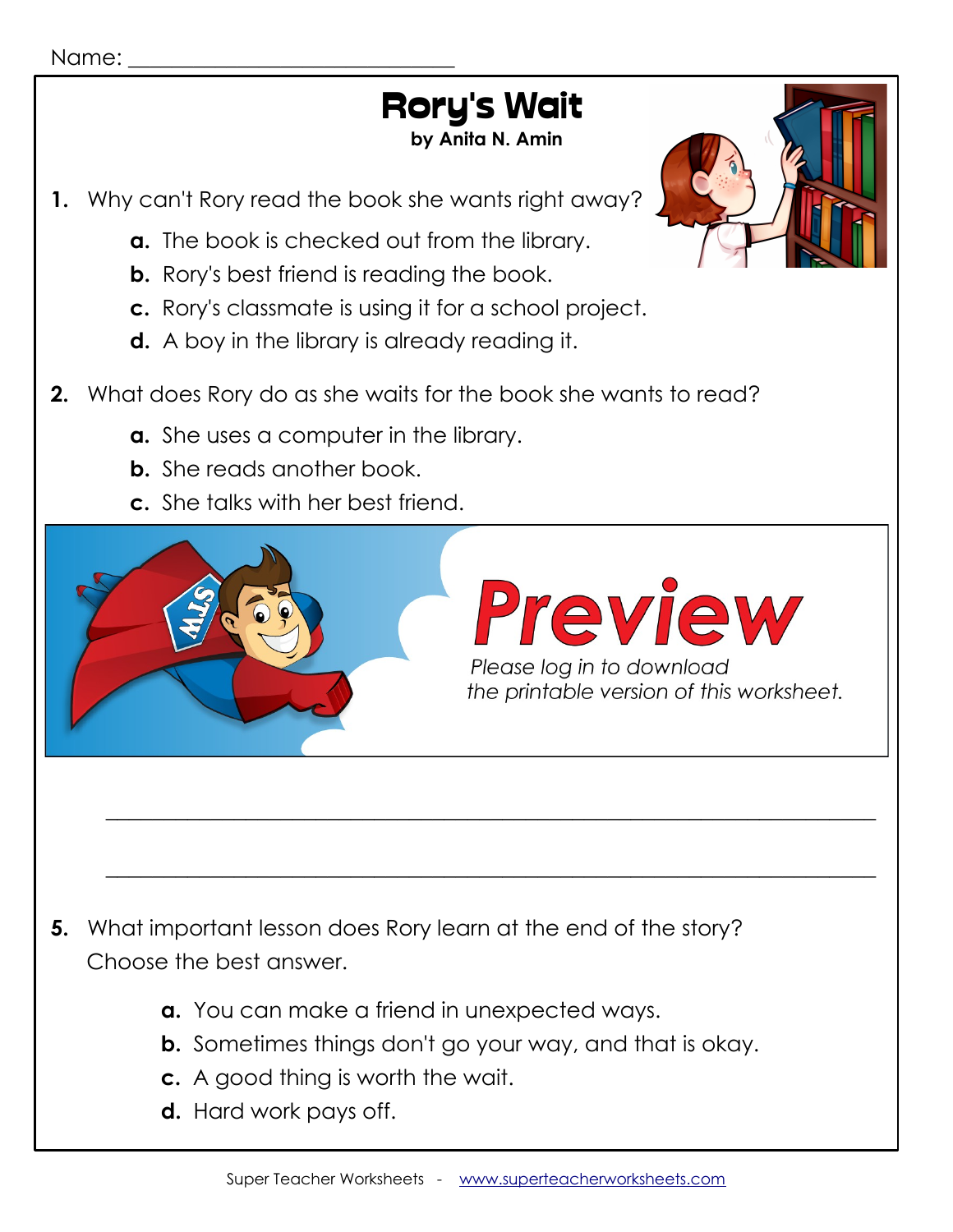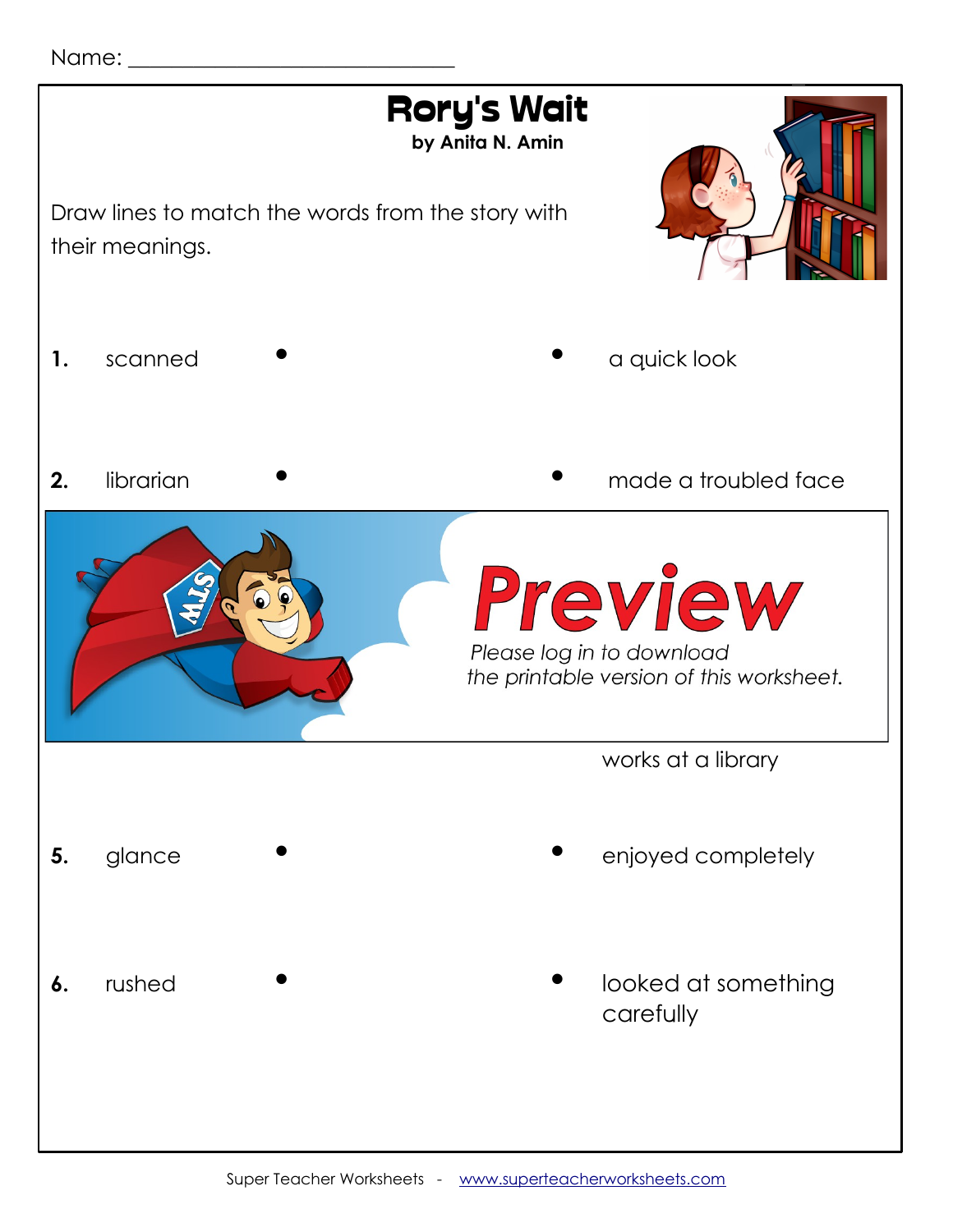

In the story, "Rory's Wait," Rory decides that the book she really wanted to read was worth the wait.

On the lines below, tell about a good book you read. Include the title of the book and the name of the author. Describe what the book is about. Explain why you enjoyed reading it.



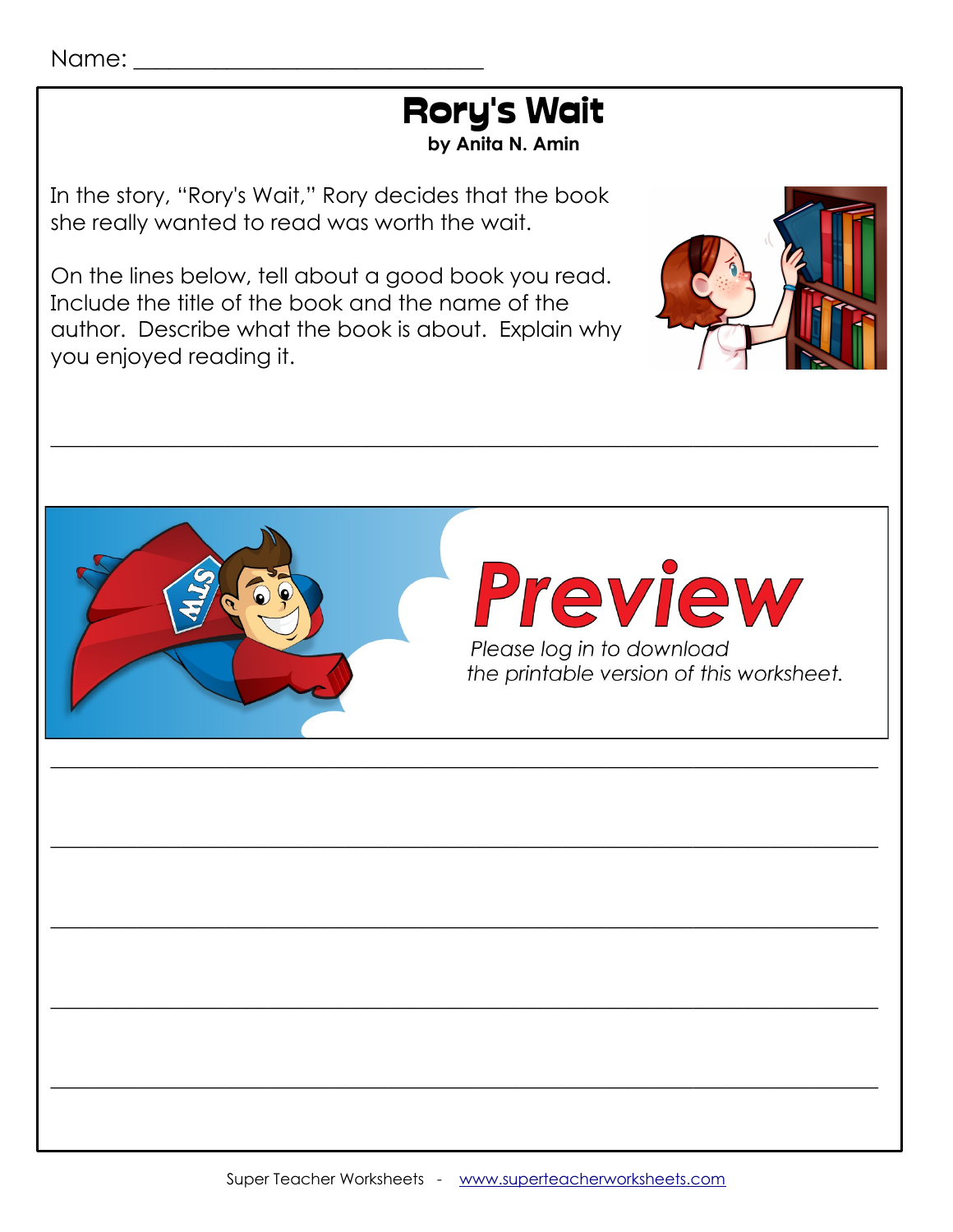## **ANSWER KEY**

# Rory's Wait

 **by Anita N. Amin**

Please log in to download<br>the printable version of this worksheet.

- **1.** Why can't Rory read the book she wants right away? **d**
	- **a.** The book is checked out from the library.
	- **b.** Rory's best friend is reading the book.

 **a. She uses a computer in the library.** 

**c.** She talks with her best friend.

**b. She reads another book.**

Î

she ask him?

**c.** Rory's classmate is using it for a school project.

**2.** What does Rory do as she waits for the book she wants to read? **b**

**3.** How does Rory know if the book she wants to read is in the library?

**She asks the librarian, who checks on the computer.**

**5.** What important lesson does Rory learn at the end of the story?

**a.** You can make a friend in unexpected ways.

**b.** Sometimes things don't go your way, and that is okay.

**4.** What question does Rory want to ask the boy in the library, and why doesn't

**Rory wants to ask the boy when he will be done reading the book,**

- **c. A good thing is worth the wait.**
- **d.** Hard work pays off.

**but she doesn't want to be rude.**

Choose the best answer. **c**